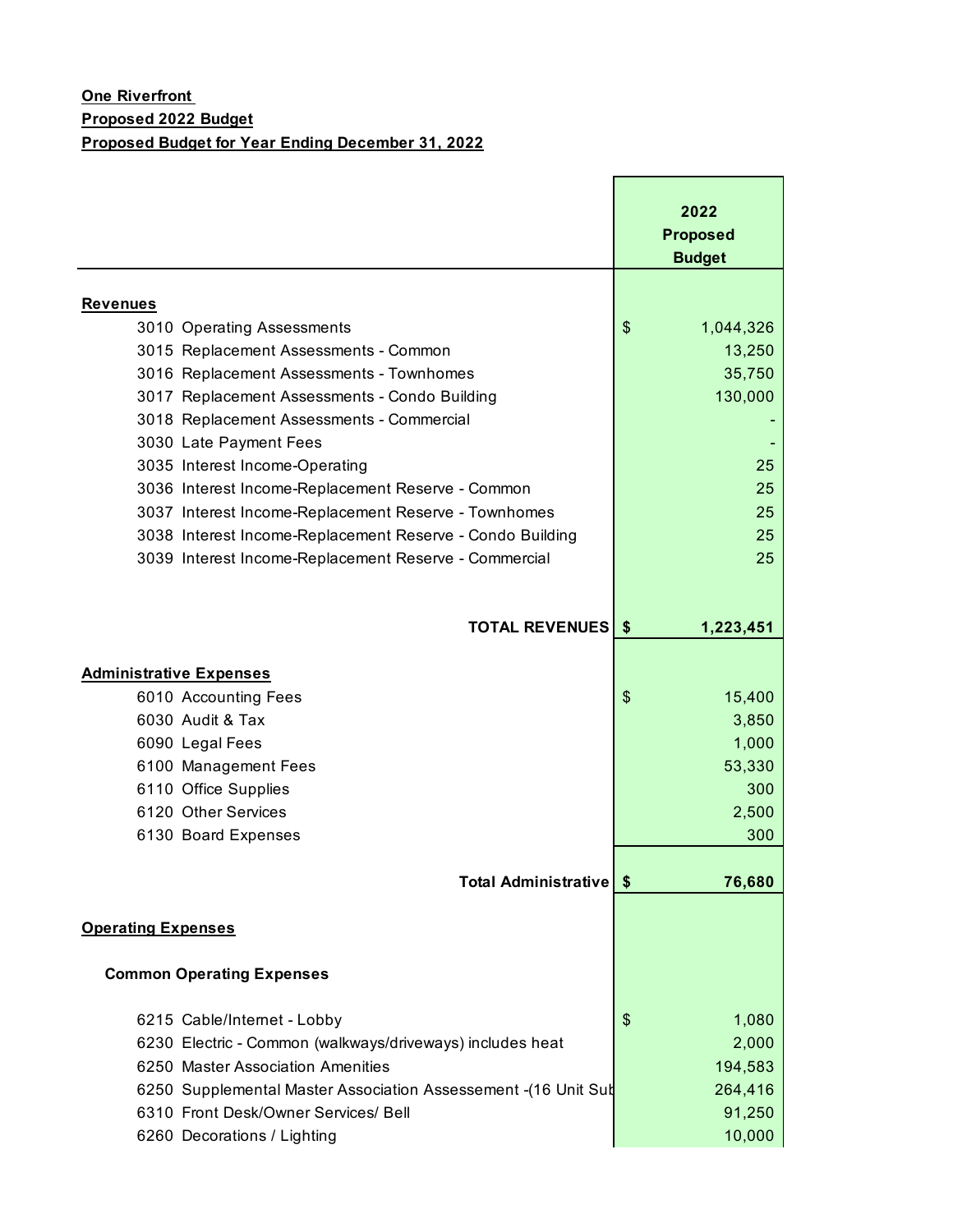| 6430 Window Washing<br>27,000<br>3,000<br>6415 Water & Sewer - common areas<br>6340 Pest Control<br>5,000<br>13,468<br>6220 Common Area Cleaning (Lobby)<br>6360 Snow Removal - Driveway, entrace to Lobby and garage<br>2,500<br>6400 Trash Removal Contracts<br>11,000<br><b>Condo Building Operating Expenses</b><br>6210 Cable/Internet - Condo Building<br>45,600<br>88,823<br>6230 Electric - Condo Building (electric and heat combined)<br>45,320<br>6410 Water & Sewer - Condo Building<br>20,202<br>6221 Common Area Cleaning (Hallways)<br>6366 Roof Snow Removal - Condo Building<br>5,000<br><b>Townhome Operating Expenses</b><br>6365 Roof Snow Removal - Townhomes<br>3,500<br>6235 Electric - Townhomes (Heat and electric combined)<br>5,500<br>6405 Sewer Ejector Pumps<br>6401 Trash Removal Labor<br>8,736<br>6402 Luge Operation (labor in bell)<br><b>Commercial Operating Expenses</b><br>6416 Water - Direct Allocation<br>2,266<br>4,441<br>6236 Electric - Direct Allocation<br><b>Amenity Unit</b><br>6411 Restrooms - water<br>906<br>6241 Restrooms - electric<br>1,776<br><b>Total Operating</b><br>877,369<br>\$<br><u>Maintenance Expenses</u><br><b>Common Maintenance Expenses</b><br>\$<br>6670 Repairs & Maintenance<br>1,000<br>15,000<br>6680 Repair & Maintenance Labor<br><b>Condo Building Maintenance Expenses</b><br>6630 Elevator Maintenance<br>13,929<br>11,035<br>6640 Fire & Security | 6290 Landscaping Contracts | 20,000 |
|----------------------------------------------------------------------------------------------------------------------------------------------------------------------------------------------------------------------------------------------------------------------------------------------------------------------------------------------------------------------------------------------------------------------------------------------------------------------------------------------------------------------------------------------------------------------------------------------------------------------------------------------------------------------------------------------------------------------------------------------------------------------------------------------------------------------------------------------------------------------------------------------------------------------------------------------------------------------------------------------------------------------------------------------------------------------------------------------------------------------------------------------------------------------------------------------------------------------------------------------------------------------------------------------------------------------------------------------------------------------------------------------------------------------------------------|----------------------------|--------|
|                                                                                                                                                                                                                                                                                                                                                                                                                                                                                                                                                                                                                                                                                                                                                                                                                                                                                                                                                                                                                                                                                                                                                                                                                                                                                                                                                                                                                                        |                            |        |
|                                                                                                                                                                                                                                                                                                                                                                                                                                                                                                                                                                                                                                                                                                                                                                                                                                                                                                                                                                                                                                                                                                                                                                                                                                                                                                                                                                                                                                        |                            |        |
|                                                                                                                                                                                                                                                                                                                                                                                                                                                                                                                                                                                                                                                                                                                                                                                                                                                                                                                                                                                                                                                                                                                                                                                                                                                                                                                                                                                                                                        |                            |        |
|                                                                                                                                                                                                                                                                                                                                                                                                                                                                                                                                                                                                                                                                                                                                                                                                                                                                                                                                                                                                                                                                                                                                                                                                                                                                                                                                                                                                                                        |                            |        |
|                                                                                                                                                                                                                                                                                                                                                                                                                                                                                                                                                                                                                                                                                                                                                                                                                                                                                                                                                                                                                                                                                                                                                                                                                                                                                                                                                                                                                                        |                            |        |
|                                                                                                                                                                                                                                                                                                                                                                                                                                                                                                                                                                                                                                                                                                                                                                                                                                                                                                                                                                                                                                                                                                                                                                                                                                                                                                                                                                                                                                        |                            |        |
|                                                                                                                                                                                                                                                                                                                                                                                                                                                                                                                                                                                                                                                                                                                                                                                                                                                                                                                                                                                                                                                                                                                                                                                                                                                                                                                                                                                                                                        |                            |        |
|                                                                                                                                                                                                                                                                                                                                                                                                                                                                                                                                                                                                                                                                                                                                                                                                                                                                                                                                                                                                                                                                                                                                                                                                                                                                                                                                                                                                                                        |                            |        |
|                                                                                                                                                                                                                                                                                                                                                                                                                                                                                                                                                                                                                                                                                                                                                                                                                                                                                                                                                                                                                                                                                                                                                                                                                                                                                                                                                                                                                                        |                            |        |
|                                                                                                                                                                                                                                                                                                                                                                                                                                                                                                                                                                                                                                                                                                                                                                                                                                                                                                                                                                                                                                                                                                                                                                                                                                                                                                                                                                                                                                        |                            |        |
|                                                                                                                                                                                                                                                                                                                                                                                                                                                                                                                                                                                                                                                                                                                                                                                                                                                                                                                                                                                                                                                                                                                                                                                                                                                                                                                                                                                                                                        |                            |        |
|                                                                                                                                                                                                                                                                                                                                                                                                                                                                                                                                                                                                                                                                                                                                                                                                                                                                                                                                                                                                                                                                                                                                                                                                                                                                                                                                                                                                                                        |                            |        |
|                                                                                                                                                                                                                                                                                                                                                                                                                                                                                                                                                                                                                                                                                                                                                                                                                                                                                                                                                                                                                                                                                                                                                                                                                                                                                                                                                                                                                                        |                            |        |
|                                                                                                                                                                                                                                                                                                                                                                                                                                                                                                                                                                                                                                                                                                                                                                                                                                                                                                                                                                                                                                                                                                                                                                                                                                                                                                                                                                                                                                        |                            |        |
|                                                                                                                                                                                                                                                                                                                                                                                                                                                                                                                                                                                                                                                                                                                                                                                                                                                                                                                                                                                                                                                                                                                                                                                                                                                                                                                                                                                                                                        |                            |        |
|                                                                                                                                                                                                                                                                                                                                                                                                                                                                                                                                                                                                                                                                                                                                                                                                                                                                                                                                                                                                                                                                                                                                                                                                                                                                                                                                                                                                                                        |                            |        |
|                                                                                                                                                                                                                                                                                                                                                                                                                                                                                                                                                                                                                                                                                                                                                                                                                                                                                                                                                                                                                                                                                                                                                                                                                                                                                                                                                                                                                                        |                            |        |
|                                                                                                                                                                                                                                                                                                                                                                                                                                                                                                                                                                                                                                                                                                                                                                                                                                                                                                                                                                                                                                                                                                                                                                                                                                                                                                                                                                                                                                        |                            |        |
|                                                                                                                                                                                                                                                                                                                                                                                                                                                                                                                                                                                                                                                                                                                                                                                                                                                                                                                                                                                                                                                                                                                                                                                                                                                                                                                                                                                                                                        |                            |        |
|                                                                                                                                                                                                                                                                                                                                                                                                                                                                                                                                                                                                                                                                                                                                                                                                                                                                                                                                                                                                                                                                                                                                                                                                                                                                                                                                                                                                                                        |                            |        |
|                                                                                                                                                                                                                                                                                                                                                                                                                                                                                                                                                                                                                                                                                                                                                                                                                                                                                                                                                                                                                                                                                                                                                                                                                                                                                                                                                                                                                                        |                            |        |
|                                                                                                                                                                                                                                                                                                                                                                                                                                                                                                                                                                                                                                                                                                                                                                                                                                                                                                                                                                                                                                                                                                                                                                                                                                                                                                                                                                                                                                        |                            |        |
|                                                                                                                                                                                                                                                                                                                                                                                                                                                                                                                                                                                                                                                                                                                                                                                                                                                                                                                                                                                                                                                                                                                                                                                                                                                                                                                                                                                                                                        |                            |        |
|                                                                                                                                                                                                                                                                                                                                                                                                                                                                                                                                                                                                                                                                                                                                                                                                                                                                                                                                                                                                                                                                                                                                                                                                                                                                                                                                                                                                                                        |                            |        |
|                                                                                                                                                                                                                                                                                                                                                                                                                                                                                                                                                                                                                                                                                                                                                                                                                                                                                                                                                                                                                                                                                                                                                                                                                                                                                                                                                                                                                                        |                            |        |
|                                                                                                                                                                                                                                                                                                                                                                                                                                                                                                                                                                                                                                                                                                                                                                                                                                                                                                                                                                                                                                                                                                                                                                                                                                                                                                                                                                                                                                        |                            |        |
|                                                                                                                                                                                                                                                                                                                                                                                                                                                                                                                                                                                                                                                                                                                                                                                                                                                                                                                                                                                                                                                                                                                                                                                                                                                                                                                                                                                                                                        |                            |        |
|                                                                                                                                                                                                                                                                                                                                                                                                                                                                                                                                                                                                                                                                                                                                                                                                                                                                                                                                                                                                                                                                                                                                                                                                                                                                                                                                                                                                                                        |                            |        |
|                                                                                                                                                                                                                                                                                                                                                                                                                                                                                                                                                                                                                                                                                                                                                                                                                                                                                                                                                                                                                                                                                                                                                                                                                                                                                                                                                                                                                                        |                            |        |
|                                                                                                                                                                                                                                                                                                                                                                                                                                                                                                                                                                                                                                                                                                                                                                                                                                                                                                                                                                                                                                                                                                                                                                                                                                                                                                                                                                                                                                        |                            |        |
|                                                                                                                                                                                                                                                                                                                                                                                                                                                                                                                                                                                                                                                                                                                                                                                                                                                                                                                                                                                                                                                                                                                                                                                                                                                                                                                                                                                                                                        |                            |        |
|                                                                                                                                                                                                                                                                                                                                                                                                                                                                                                                                                                                                                                                                                                                                                                                                                                                                                                                                                                                                                                                                                                                                                                                                                                                                                                                                                                                                                                        |                            |        |
|                                                                                                                                                                                                                                                                                                                                                                                                                                                                                                                                                                                                                                                                                                                                                                                                                                                                                                                                                                                                                                                                                                                                                                                                                                                                                                                                                                                                                                        |                            |        |